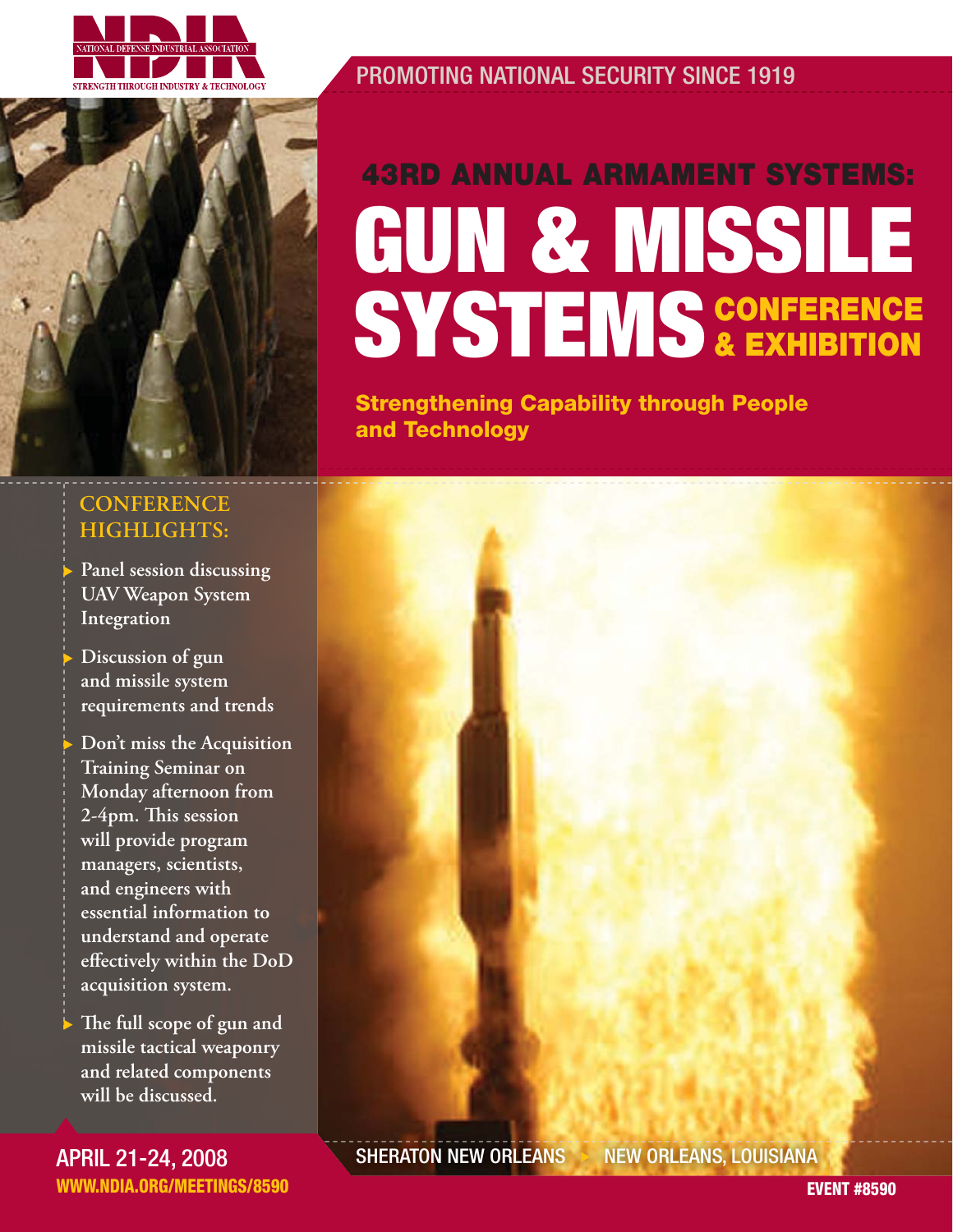### **43RD ANNUAL ARMAMENT SYSTEMS: GUN & MISSILE SYSTEMS CONFERENCE & EXHIBITION**

**APRIL 21-24, 2008** X **NEW ORLEANS, LOUISIANA**

This conference will address the theme, "Strengthening Capability through the Development of People and Technology". The conference will provide a forum for discussing methods to enhance defense-related capabilities - not only through available technology, but also through development of personnel. A broad range of topics related to design and development of technology and training and development of people in the gun and missile system industry will be presented.

The full scope of gun and missile tactical weaponry and related components will be discussed including: direct/indirect/precision fire systems, tactical rockets and missiles, energetics, effectiveness, modeling and simulation, platform integration and emerging technologies.

# MONDAY, APRIL 21



### **NEW IN 2008**

#### **MONDAY AGENDA**

**10:00 am - 4:00 pm** Exhibit Registration & Set-up

**10:00 am - 6:00 pm** Registration Open

**2:00 pm - 4:00 pm**

### $\overline{\blacktriangledown}$ **ACQUISITION TRAINING SEMINAR**

Mr. Jim Ripley, *PM Fire Support Systems, U.S. Marine Corps*

Overview: This session will provide *program managers, scientists, and engineers with essential information*  to understand and operate effectively *within the DoD acquisition system.*

**5:00 pm - 6:00 pm RECEPTION** *Located in the Exhibit Hall*

#### **GENERAL CONFERENCE INFORMATION**

*During conference registration and check in, each participant was issued an identification badge. Badges must be worn at*   $all$  conference functions.

 *Proceedings will be available on the web one to two weeks after the conference through the Defense Technical Information Center (DTIC). You will receive notification via email that proceedings are posted and available.*

 *Appropriate dress for this conference is business casual for civilians and Class B uniform or uniform of the day for military.*

 *Advertise in National Defense magazine and increase your company's exposure at this conference. National Defense magazine will be distributed to attendees at this conference and all other NDIA conferences. For more information, contact Dino Pignotti at 703-247-2541 or dpignotti@ndia.org.*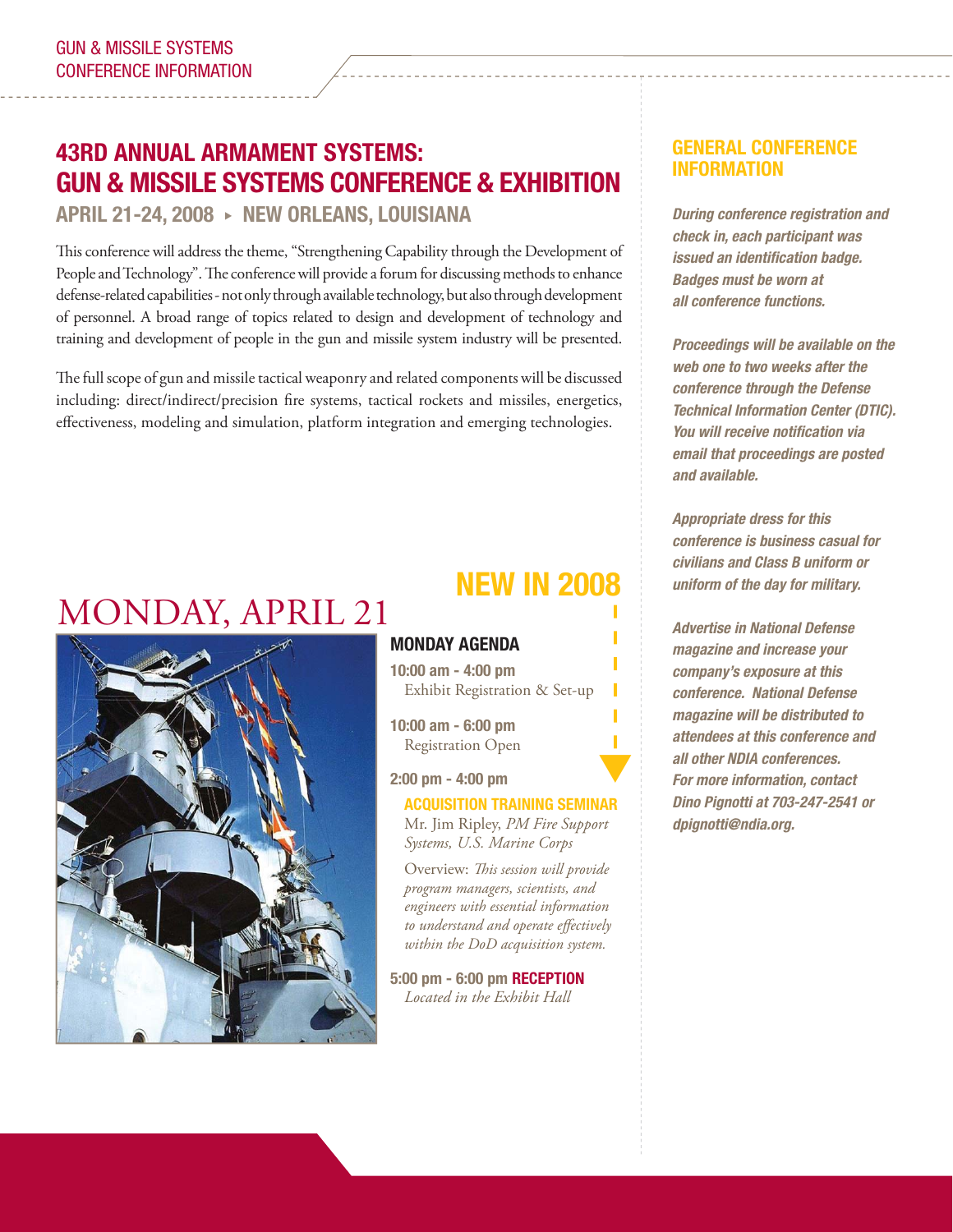# TUESDAY, APRIL 22

 **7:00 am - 8:00 am** Registration & Continental Breakfast

| 7.00 alli - 0.00 alli | Registration & Continental Dreakrast<br>Located in the Napoleon Foyer                                                                                                                                 |
|-----------------------|-------------------------------------------------------------------------------------------------------------------------------------------------------------------------------------------------------|
| $8:00 \text{ am}$     | <b>OPENING COMMENTS</b>                                                                                                                                                                               |
|                       | Mr. Sam Campagna, Director, Operations, NDIA                                                                                                                                                          |
| $8:05$ am             | <b>CONFERENCE OVERVIEW</b><br>Mr. Matthew Solverson, NDIA Conference Chair; General<br>Dynamics-OTS<br>Mr. Michael Till, Chair, NDIA Gun & Missile Committee;<br>Naval Surface Warfare Center Dalgren |
| $8:25$ am             | <b>USMC ARTILLERY</b><br>COL Scott Campbell, USMC, Commanding Officer, Marine<br>Detachment, Ft. Sill                                                                                                 |
| $8:55$ am             | <b>TBD</b>                                                                                                                                                                                            |
| $9:25$ am             | <b>ARMAMENT DIVISION OVERVIEW</b><br>Mr. Dave Broden, Chair, NDIA Armament Division; Broden<br><b>Resource Solutions, LLC</b>                                                                         |
| $9:35$ am             | <b>EXHIBIT HALL OPENS AND BREAK IN EXHIBIT HALL</b>                                                                                                                                                   |
| 10:15 am - 11:15 am   | <b>REQUIREMENTS &amp; TRENDS</b><br>Session Chair: Mr. Jim Ripley, U.S. Marine Corps                                                                                                                  |
| $10:15$ am            | 6372-Safety Qualification Process for Navy Gun and<br><b>Ammuniton Systems</b><br>Ms. Eileen McConkie, Naval Surface Warfare Center,<br>Dahlgren                                                      |
| $10:35$ am            | 6435-Preserving Critical Knowledge<br>Mr. Roy Weber, VSE Corporation                                                                                                                                  |
| $10:55$ am            | 6526-Firing US 120MM Tank Ammunition in the Leopard 2<br><b>Main Battle Tank</b><br>Mr. Harlan Huls, ATK Advanced Weapons Division                                                                    |
| 11:15 am - 11:55 am   | <b>DIRECT FIRE</b><br>Session Chair: Mr. Don Guziewicz, U. S. Army ARDEC                                                                                                                              |
| $11:15$ am            | 6491-Development of Light-weight 25MM (LW25) Family of<br><b>Ammunition</b><br>Mr. Lee Olson, ATK Medium Caliber Systems                                                                              |
| $11:35$ am            | <b>S40MM X 180MM Common Case Design Progess</b><br>Mr. Zachary Kemp, General Dynamics-OTS                                                                                                             |
| 11:55 am - 1:15 pm    | Luncheon<br>Located in Rhythms Ballroom, 2nd floor                                                                                                                                                    |

#### **KEYNOTE BIOGRAPHIES**

#### **COL SCOTT CAMPBELL, USMC**

*Commanding Officer, Marine Detachment, Ft.* 

*Sill*



Colonel Scott T. Campbell is from Canton, Ohio. He received his Bachelor of Science degree in Physical Education from Norwich University and was commissioned a Second Lieutenant in May 1980.

He completed the Field Artillery Officer Advanced Course at Fort Sill, Oklahoma along with the Marine Corps Command and Staff College in Quantico, Virginia. He was selected for follow on assignment to the Naval War College in Newport, Rhode Island and received his Masters Degree in National Security and Strategic Studies.

He served as the S-3A where he participated in Operation Desert Shield and Desert Storm as part of the 5th Marine Expeditionary Brigade.

He was assigned to Headquarters, U.S. Marine Corps in Washington, DC where he served as Commanding Officer, Headquarters and Service Company, Headquarters Battalion; the Battalion S-3 Officer; and the Administrative Officer for Manpower Management Department, Navy Annex.

Colonel Campbell has served in several commanding positions to include command of the 12th Marine Regiment during July 2003 and was the Commanding Officer until July 2005. Following his command assignment, he served as the Chief of Staff, 3d Marine Division until June 2006.

Colonel Campbell assumed his current duties as the Commanding Officer, Marine Artillery Detachment, U.S. Army Field Artillery School, Fort Sill, Oklahoma, on 27 July 2006.

His personal decorations include the Legion of Merit, Bronze Star, Meritorious Service Medal with two gold stars, Navy Commendation Medal with two gold stars, Navy Achievement Medal, and the Combat action Ribbon.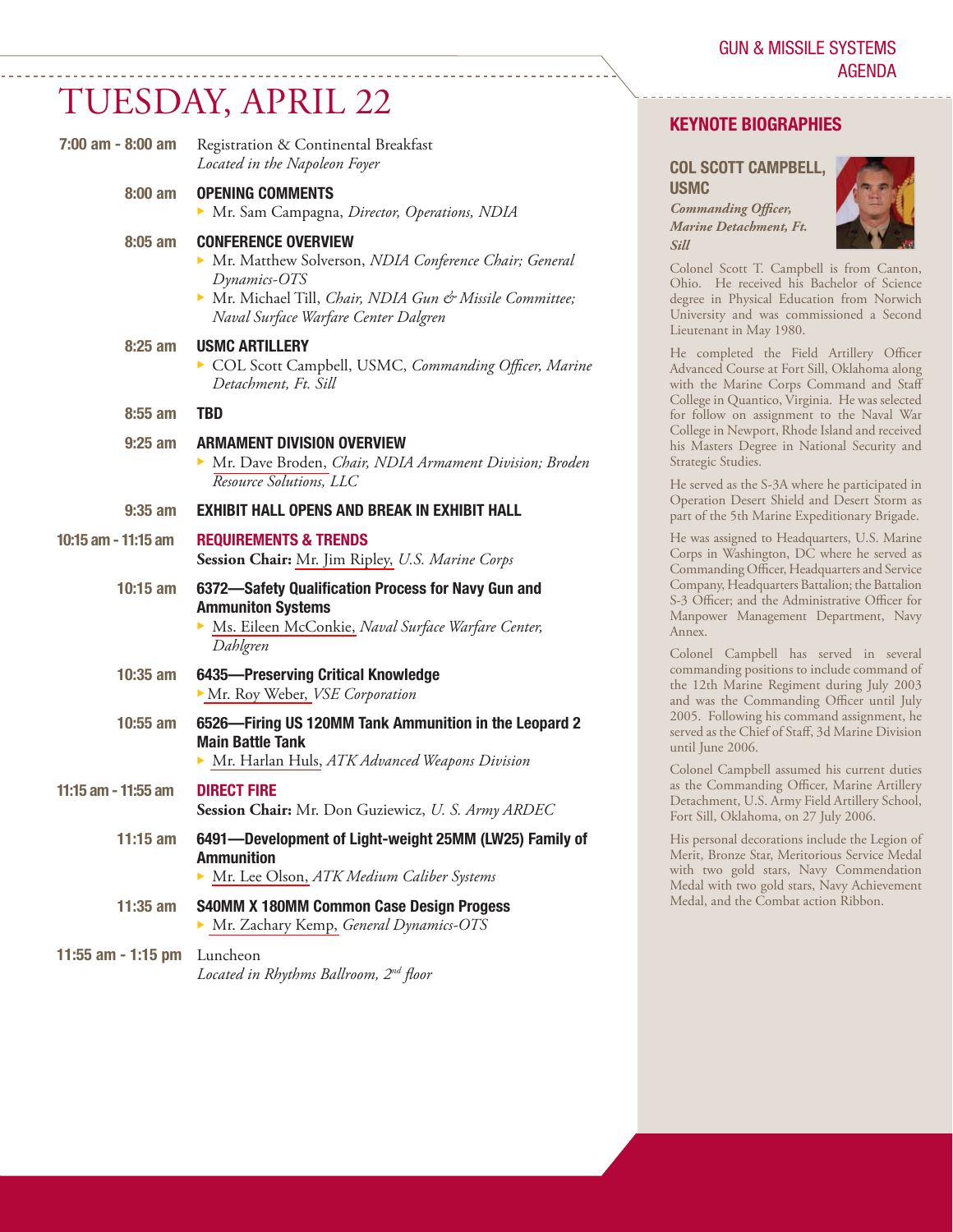#### **KEYNOTE BIOGRAPHIES**

#### **CAPT JOSEPH MCGETTIGAN, USN**

*Warfare Center, Dalgren*



Captain Joseph L. McGettigan became the Commander of the Naval Surface Warfare Center, Dahlgren Division (NSWCDD) on April 23, 2004, after serving as the Aircraft Carrier and Large Deck Combat System Project Manager in the Program Executive Office for Integrated Warfare Systems. He is a native of Pennsauken New Jersey and is a 1980 graduate of the U.S. Naval Academy.

His first assignment following graduation was onboard the USS MILLER (FF 1091) where he served as both the Anti-submarine Warfare Officer and the Auxiliaries and Electrical Officer. His subsequent sea tour was onboard the USS BELLEAU WOOD (LHA 3) as the Combat Systems Officer.

Shore assignments include the Naval Postgraduate School where he graduated with distinction; Puget Sound Naval Shipyard where he served as the assistant Ship Superintendent for the USS WHALE (SSN 638) and as the Senior Ship Superintendent for the USS TAU-TOG (SSN 639); Mobile Technical Unit Fifteen in Seattle WA where he was designated as the first Officer in Charge; the Naval War College; Naval Undersea Warfare Center in Newport RI where he performed duties as the Test and Evaluation Officer for the AN/BSY 2 Submarine Combat System and the AN/BQG 5 Wide Aperture Array Sonar; Cooperative Engagement Capability Program Office (PMS 465) where he served as the ACDS Block 1 Integration Manager and also as Deputy Program Manager; and the Director for International and FMS Programs within PEO IWS.

From January of 1999 until October of 2001 he was in Command of the Surface Combat Systems Center, Wallops Island, Virginia.

His academic degrees include a Bachelor of Science Degree in Naval Architecture, a Master of Science Degree in Undersea Warfare Technology and a Master of Arts Degree in National Security and Strategic Studies. His personal awards include the Legion of Merit, the Meritorious Service Medal, the Navy Commendation Medal, and the Armed Forces Expeditionary Medal. He is also the recipient of the Arleigh Burke Leadership Award presented by Surface Warfare Officer's School Command and the 2005 Nathaniel Stinson Equal Employment Opportunity Leadership Award presented by the Chief of Naval Operations and the Assistant Secretary of the Navy (Manpower and Reserve Affairs).

# TUESDAY, CONTINUED

|           | <b>Breakout 1</b>                                                                                                                                           | <b>Breakout 2</b>                                                     |
|-----------|-------------------------------------------------------------------------------------------------------------------------------------------------------------|-----------------------------------------------------------------------|
|           | <b>Direct Fire</b>                                                                                                                                          | Effectiveness, Modeling, and<br>Simulation                            |
|           | Session Chair:<br>Mr. Don Guziewicz, U.S. Army ARDEC                                                                                                        | Session Chair:<br>Mr. Jeff Siewert, Arrow Tech Associates, Inc.       |
| $1:15$ pm | 6351-Performance Assessment<br>of the M1028, 120MM APERS Tank<br><b>Round</b>                                                                               | 6378-Alternative Lethality<br><b>Mechanism</b>                        |
|           | Mr. Brian Levine, U.S. Army<br><b>Armament Research</b>                                                                                                     | Mr. Michael Lewis, Lockheed Martin<br><b>Corporation</b>              |
| $1:35$ pm | 6338-Ammunition for the MBT's<br><b>Changing Role on the Modern</b><br><b>Battlefield</b>                                                                   | 6425-System Modeling for<br><b>Projectile Design and Optimization</b> |
|           | Mr. Jacob Moav, Israel Military<br><b>Industries</b>                                                                                                        | Mr. Philip Brislin, U.S. Army ARDEC                                   |
| $1:55$ pm | 6337-30MM PGU-13 HEI Cartridge<br><b>Improvements</b>                                                                                                       |                                                                       |
|           | <b>Mr. Kirk Gimmy, General</b><br><b>Dynamics-OTS</b>                                                                                                       |                                                                       |
| $2:15$ pm | 6360-30MM Air Bursting<br><b>Munitions for the MK44 Cannon</b>                                                                                              | 6519-Development and Fielding of<br><b>Excalibur Warhead</b>          |
|           | <b>Mr. Erik Elmer, ATK</b>                                                                                                                                  | <b>Mr. Tim Sellers, General</b><br><b>Dynamics-OTS</b>                |
| $2:35$ pm | 6362-40MM Cased Telescope<br><b>Technology Coming of Age: How</b><br>France and the UK are working to<br>bring the technology into the hands<br>of the user | <b>Evaluation of Fragmenting</b><br><b>Warheads</b>                   |
|           | Mr. Charles Hookey, BAE Systems,<br><b>Land Systems</b>                                                                                                     | Mr. Jason Angel, U.S. Army<br><b>Research Laboratory, WMRD</b>        |

#### **2:55 pm BREAK IN EXHIBIT HALL**

|           | <b>Breakout 1</b>                                                                                                                             | <b>Breakout 2</b>                                               |
|-----------|-----------------------------------------------------------------------------------------------------------------------------------------------|-----------------------------------------------------------------|
|           | Direct Fire                                                                                                                                   | Effectiveness, Modeling, and<br>Simulation                      |
|           | Session Chair:<br>Mr. Don Guziewicz, U.S. Army ARDEC                                                                                          | Session Chair:<br>Mr. Jeff Siewert, Arrow Tech Associates, Inc. |
| 3:20 pm   | 6392-GD-0TS 20MM X 102MM<br><b>Mechanically Fuzed Projectile</b><br><b>Program</b><br><b>Mr. Zachary Kemp, General</b><br><b>Dynamics-OTS</b> |                                                                 |
| $3:40$ pm | 6489-LW30 (30 X 113) Spotter<br><b>Prototype Modeling and Simulation</b>                                                                      | 6517-Development of the NLOS-LS<br><b>PAM Warhead</b>           |
|           | <b>Mr. Jim Roth, ATK Medium Caliber</b><br><b>Systems</b>                                                                                     | <b>Mr. David Hunter, General Dynamics-</b><br>0TS               |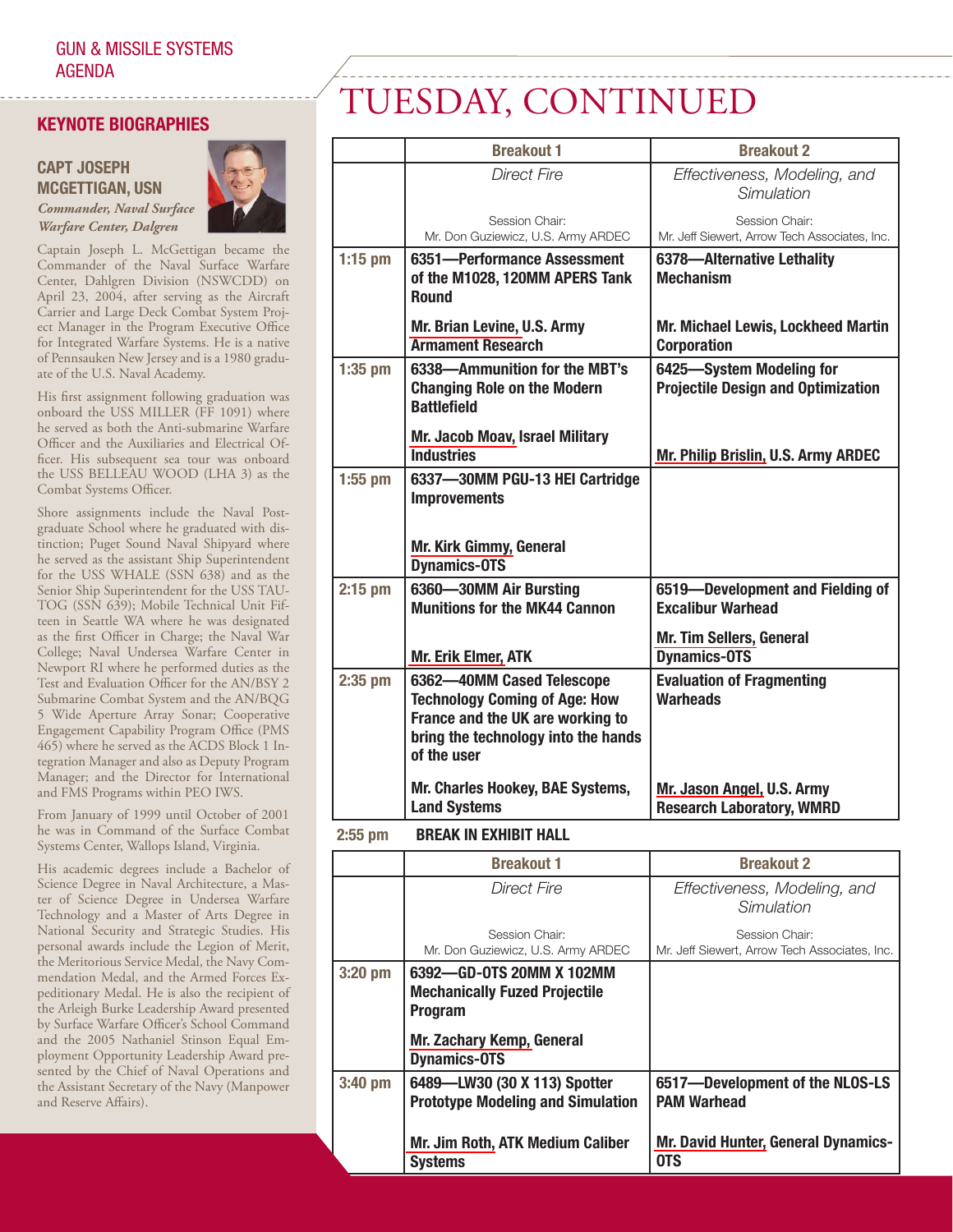|           | <b>Breakout 1</b>                                                                                                                                           | <b>Breakout 2</b>                                                                             |
|-----------|-------------------------------------------------------------------------------------------------------------------------------------------------------------|-----------------------------------------------------------------------------------------------|
|           | Energetics                                                                                                                                                  | Effectiveness, Modeling, and<br>Simulation                                                    |
|           | Session Chair:<br>Mr. Brian Tasson, ATK                                                                                                                     | Session Chair:<br>Mr. Jeff Siewert, Arrow Tech Associates, Inc.                               |
| $4:00$ pm | 6533-Accelerated Burning of<br><b>Gun Propellants by Effect of</b><br><b>Gasdynamic Oscillations within the</b><br><b>Perforations of Propellant Grains</b> | <b>Extended Area Protection and Sur-</b><br>vivability ATO Status                             |
|           | Mr. Gert Pauly, WTD 91, Germany                                                                                                                             | Mr. Arthur Aeberli, U.S. Army ARDEC                                                           |
| 4:20 pm   | <b>Common Low-cost Insensitive</b><br><b>Munitions Explosive Program to</b><br><b>Replace TNT and Comp B</b>                                                | 6440-Lean System Simulation<br>of Guided Projectiles in the Early<br><b>Development Stage</b> |
|           | Mr. Anthony Di Stasio, U.S. Army<br><b>ARDEC</b>                                                                                                            | <b>Mr. Mark Steinhoff, Arrow Tech</b><br>Associates, Inc.                                     |
| 4:40 pm   | 6341-Insensitive Munitions: A<br>review of the State of the Art                                                                                             | <b>Benefits of Steeper Angle of Fall for</b><br><b>Precision Projectiles</b>                  |
|           | Mr. Bernie Halls, MSIAC, NATO HQ,<br><b>Belgium</b>                                                                                                         | Mr. Jim Rodrigue, Raytheon Missile<br><b>Systems</b>                                          |

**5:00 pm - 6:30 pm** Reception *Located in the Exhibit Hall*

- **6:30 pm EXHIBIT HALL CLOSES**
- **6:30 pm ADJOURN FOR THE DAY**

### WEDNESDAY, APRIL 23

 **7:00 am - 8:00 am** Registration & Continental Breakfast *Located in the Napoleon Foyer*  **8:05 am U.S. NAVY KEYNOTE** <sup>X</sup> [CAPT Joseph McGettigan,](www.dtic.mil/ndia/2008gun_missile/McGettiganCAPTJ.pdf) *Commander, Naval Surface Warfare Center, Dalgren* **8:35 am INDUSTRY KEYNOTE** <sup>X</sup> [MG Julian Burns,](www.dtic.mil/ndia/2008gun_missile/BurnsJulian.pdf) USA (Ret), *Vice President, Business Development, BAE Systems* **9:05 am PANEL DISCUSSION: UNMANNED AND AUTONOMOUS SYSTEMS WEAPONS INTEGRATION Moderator:** [Mr. Dave Broden,](www.dtic.mil/ndia/2008gun_missile/BrodenDave.pdf) *Chair, NDIA Armament Division; Broden Resource Solutions, LLC Mr. Robert Fondren, Naval Surface Warfare Center, Dalgren* **• Ms. Kim Jones,** *U.S. Army ARDEC* **Mr.** Ed Hackett, *iRobot/EH Group*, *Inc.* **X** [Mr. Ricky Houghton,](www.dtic.mil/ndia/2008gun_missile/HoughtonRicky.pdf) *IBIS TEK* **• [Mr. Adrian Erkenbrack,](www.dtic.mil/ndia/2008gun_missile/ErkenbrackAdrian.pdf) Foster Miller/Defense Technology**  *Solutions, LLC* **•** [Mr. Charlie McCullough,](www.dtic.mil/ndia/2008gun_missile/McCulloughCharlie.pdf) *BAE Systems* 

#### **KEYNOTE BIOGRAPHIES**

**MG JULIAN BURNS, USA (RET)**

*Vice President, Business Development, BAE Systems*

Julian (JB) H. Burns, Jr., is Vice President for Business Development, Land & Armaments, BAE Systems, the producer of most combat and artillery systems for the US Army and Marine Corps, all the guns for the Navy, and for most of the Defense Industry in the UK and Sweden. He joined BAE in January 05 after some 3 decades of Army Service with worldwide experience in operations, force management and modernization in the Army and Joint arenas.

He has led the Company in unprecedented growth in a Global Armaments business in combat systems production and modernization, in FCS development (to include new solutions in robotics, survivability and lethality), in BRAC deliberations, in the Reset of returning forces from Southwest Asia to include the First Cavalry, the 3 ACR, and 3rd and 4th Infantry, and game-changing ventures in new business such as the Wheeled Market. He serves on the DOD Task Force for Business Transformation, in which capacity he works to re-industrialize Iraqi State-owned Industries, and has made several trips to the Theater.

General Burns holds a Bachelor of Science degree from West Point and was commissioned a Cavalry Officer, with Airborne and Ranger qualifications, in 1970. He holds a Master's Degree in ORSA/Systems Management from the University of Southern California; and is a graduate of Executive Programs with Indiana University for Philanthropic Studies, the Center for Creative Leadership, Harvard Business School, Darden Business School at UVA, and Chicago School of Business.

General Burns is an active athlete and sportsman. His wife, Ruth Ann (a native of El Paso), is the first female graduate of Texas A&M and a former Army Captain. They have three daughters: Joan, 1LT Julia Burns, 82nd ABN, USA, and Jacqueline, a Junior in Mid Eastern studies at Washington and Lee.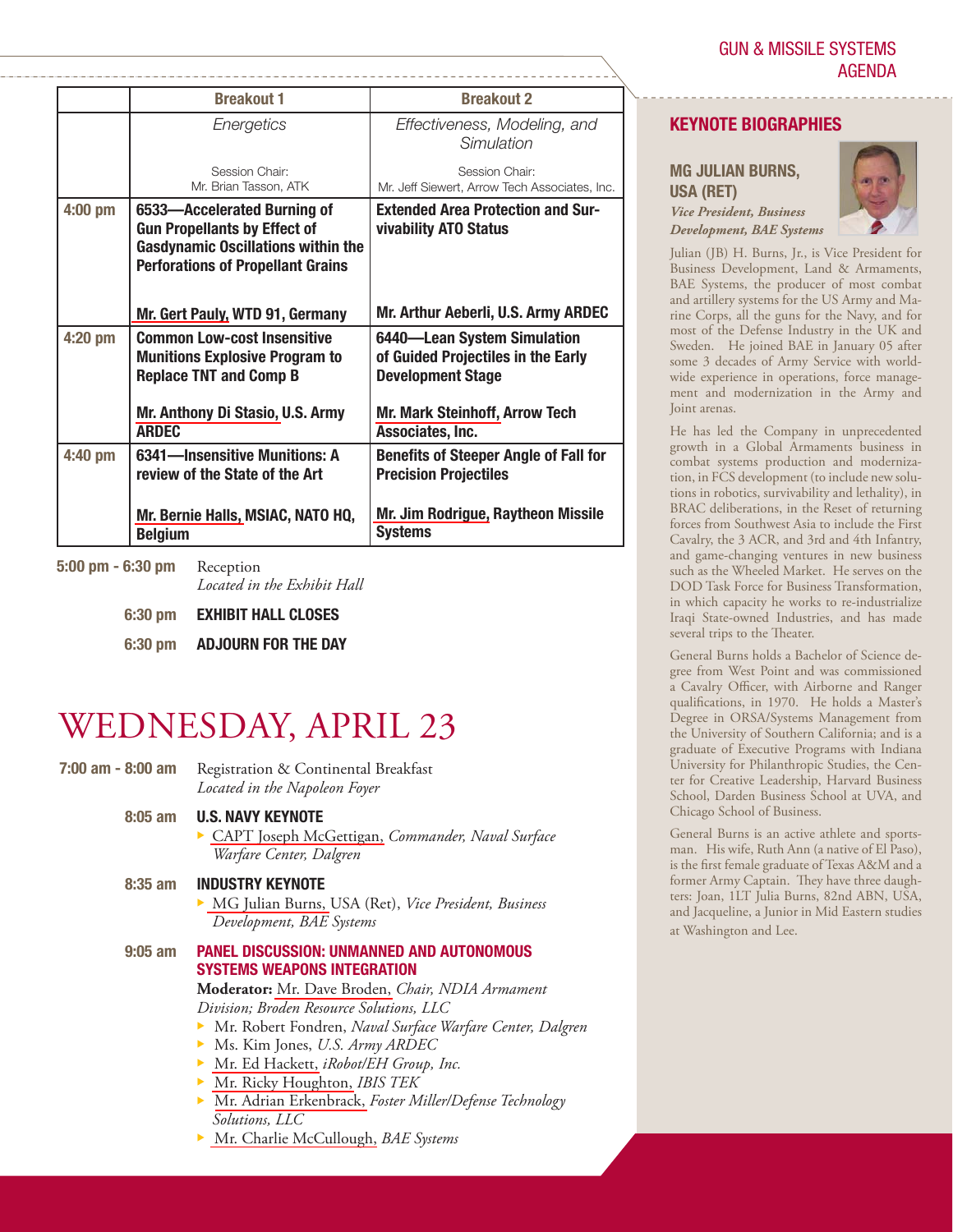#### **AWARD RECIPIENT**

**MR. LEO D'ULISSE** *Posthumously*



After graduating from the New Jersey Institute of Technology with an Engineering degree, Leo started his career at Picatinny Arsenal in the Spring of 1989 as a ARCED Quality Assurance Engineer in the Tank Ammunition Branch. While in this group, Leo worked primarily on the 120mm M829A1 Kinetic Energy Tactical Cartridges. Some of his many accomplishments included coordination of the Production Qualification Testing and spearheading the Materiel Release Action for the M829A2, key involvement in resolution of early production issues involving the new M829A2 composite sabot and performing an environmental assessment of Tank Ammo.

In 1997 he was matrixed to then PM-TMAS' Quality Assurance Group where he supported the offices tank ammunition programs and became involved with Medium Cannon Caliber when that mission moved into TMAS.

Leo left the Government for Lucent Technologies in August of 2000 where he worked on 3rd Generation Wireless Technology initiative specifically in assuring Lucents' Base Station technology interfaced with the various cellular telephone manufacturers' technology.

Leo returned to Picatinny Arsenal ARDEC in June 2002 where he was hired as a Quality Engineering group leader for 40mm Grenades. Leo led a 3D Technical Data Package Update/ Re-write in support of the 40mm Systems Contract RFP.

He then returned to PM-MAS in 2005 to manage the M789 Light Weight 30mm HEDP Cartridge In-Bore Detonation Investigation effort for PM-MCC. Leo lead a formal cross-organizational investigational team to determine the root causes and necessary corrective actions to eliminate historical problems with in-bore detonations in the 30mm M789 used with the Apache Helicopter. As a result of his leadership skills, issues which haunted the ammunition for decades are better understood and multiple production process improvements were implemented in the ammunition production facility which will minimize the opportunity for the occurrence of an in-bore detonation.

## WEDNESDAY, CONTINUED

#### **9:30 am EXHIBIT HALL OPENS**

#### **10:15 am BREAK IN EXHIBIT HALL**

|            | <b>Breakout 1</b>                                                                                                   | <b>Breakout 2</b>                                                                                                     |
|------------|---------------------------------------------------------------------------------------------------------------------|-----------------------------------------------------------------------------------------------------------------------|
|            | <b>Armament Subsystems</b>                                                                                          | Platforms and Weapon System<br>Integration                                                                            |
|            | Session Chair:<br>Mr. Greg Hill, Meggitt Defense Systems                                                            | Session Chairs:<br>Mr. Bob Glantz, ATK Gun Systems<br>Mr. Scott Martin, Raytheon Company                              |
| $10:50$ am | <b>AGS Rifling Twist Trade Study and</b><br><b>Analysis</b>                                                         | 6358-120MM XM360 Gun<br><b>Technology Base Transition</b><br>into (FCS) System Design &<br><b>Development Program</b> |
|            | Mr. Eric Laxton, Naval Surface War-<br>fare Center, Dahlgren                                                        | <b>Mr. David Smith, U.S. Army ARDEC</b>                                                                               |
| $11:05$ am | 6484-Guide MLRS Electronic<br><b>Safety &amp; Arming Devices, and</b><br><b>Electronic Safety &amp; Arming Fuze</b> | 6404-V-22 Defensive Weapon<br><b>Systems</b>                                                                          |
|            | <b>Mr. William Kurtz, KDI Precision</b><br><b>Products</b>                                                          | <b>Mr. William McCartney, NAVAIR</b>                                                                                  |
| $11:25$ am | 6364-Transmission of Data<br><b>Message through Contact Type</b><br><b>Fuse Setter</b>                              | 6317-Capability Advancements in<br><b>Gun Systems for Remote Weapon</b><br><b>Systems</b>                             |
|            | Mr. Ki-Up Cha, Agency for Defense<br><b>Development, South Korea</b>                                                | Mr. James Lamb, ATK                                                                                                   |
| $11:45$ am | 6460-120MM Advanced Case<br><b>Systems</b>                                                                          | 6342-F-35 Lightning II STOVL/CV<br><b>Gun System Update</b>                                                           |
|            | Mr. Antonio Spinella, U.S. Army<br><b>ARDEC</b>                                                                     | <b>Mr. Douglas Parker, General</b><br><b>Dynamics-ATP</b>                                                             |

**12:05 am - 1:35 pm** Luncheon & Awards

Located in the Rhythms Ballroom, 2<sup>nd</sup> floor

#### **Trifiletti Award Recipient**

<sup>X</sup> Mr. Leo D'Ulisse *(Posthumously)*

#### **Military Operations Award Recipient**

 <sup>X</sup> COL Michael Smith, *Director, Armaments Engineering and Technology Center, U.S. Army ARDEC, Picatinny Arsenal, NJ*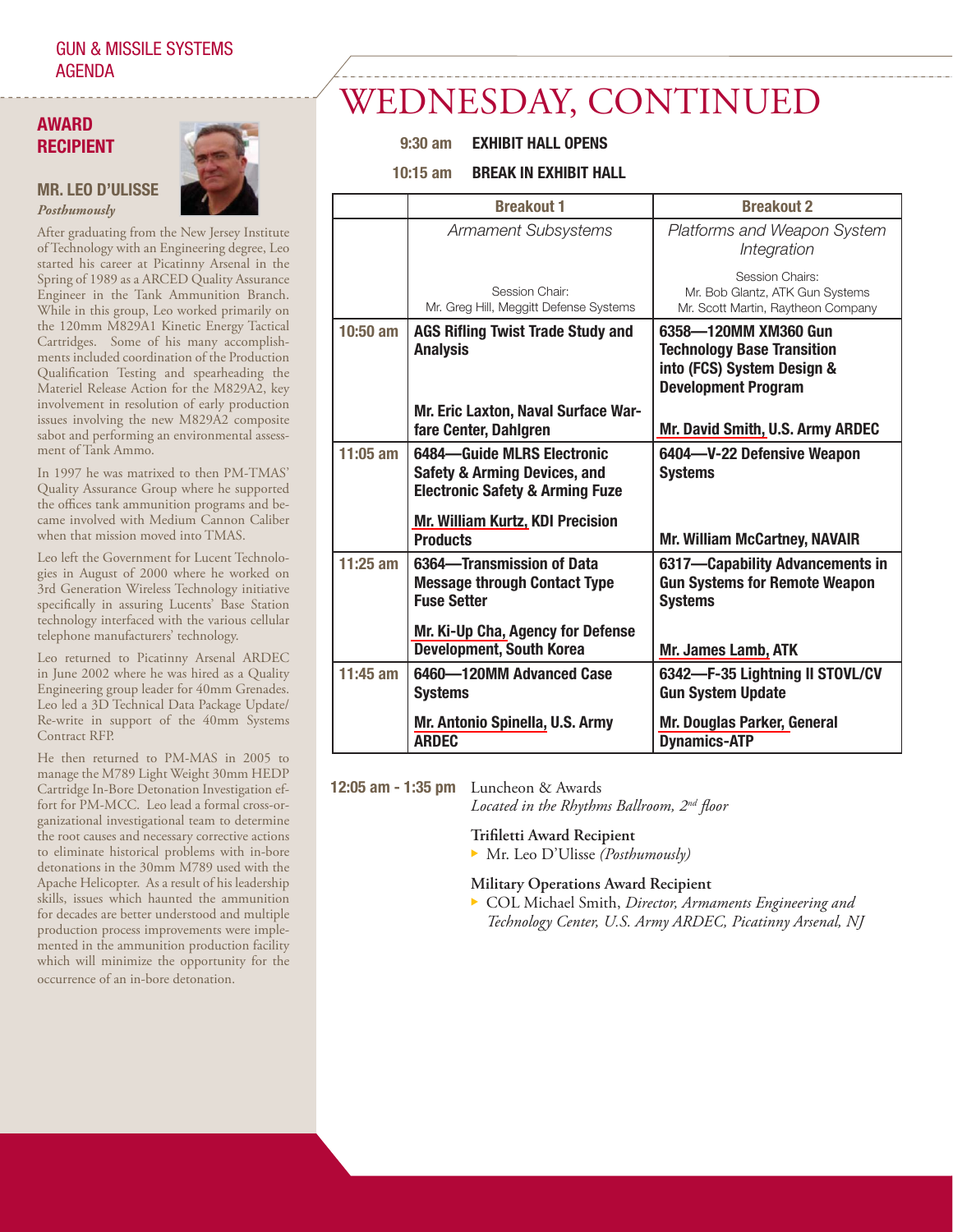|           | <b>Breakout 1</b>                                                                                | <b>Breakout 2</b>                                                                        |
|-----------|--------------------------------------------------------------------------------------------------|------------------------------------------------------------------------------------------|
|           | <b>Armament Subsystems</b>                                                                       | Platform and Weapon System<br>Intgegration                                               |
|           | Session Chair:<br>Mr. Greg Hill, Meggitt Defense Systems                                         | Session Chairs:<br>Mr. Bob Glantz, ATK Gun Systems<br>Mr. Scott Martin, Raytheon Compnay |
| $1:35$ pm | 6483-Common Safety & Arming<br>For the ERGM and Excalibur Preci-<br>sion Guided Munition Systems | 6359-F-35 Lightning II CTOL Gun<br><b>System Update</b>                                  |
|           | <b>Mr. William Kurtz, KDI Precision</b><br><b>Products</b>                                       | <b>Mr. David Maher, General</b><br><b>Dynamics-ATP</b>                                   |
| $1:55$ pm | <b>Barrel Vibration for Rapid-Fire Guns</b>                                                      | <b>Electronic Test Fuze</b>                                                              |
|           | Dr. Thomas Dawson, U.S. Naval<br><b>Academy</b>                                                  | <b>Mr. Wayne Worrell, Naval Surface</b><br><b>Warfare Center, Dahlgren</b>               |

|           | <b>Breakout 1</b>                                                                                    | <b>Breakout 2</b>                                                                            |
|-----------|------------------------------------------------------------------------------------------------------|----------------------------------------------------------------------------------------------|
|           | <b>Armament Subsystems</b>                                                                           | Energetics                                                                                   |
|           | Session Chair:<br>Mr. Greg Hill, Meggitt Defense Systems                                             | Session Chairs:<br>Mr. Mike Thornton, NSWC Indian Head<br>Mr. Brian Tasson, ATK              |
| $2:15$ pm | 6415-The Deployment Dynamics:<br><b>Analysis of the 81MM Illumination</b><br><b>Mortar Cartridge</b> | 6344-Insensitive Gun Propellants<br>with Low Temperature Coefficient<br><b>Based on DNDA</b> |
|           | Mr. Seungeuk Han, U.S. Army<br><b>RDECOM-ARDEC</b>                                                   | Dr. Dietmar Mueller, Fraunhofer<br><b>Institute Chemische Technologie</b>                    |
| $2:35$ pm | <b>MK44 IPT Update</b><br>Maj John Medeiros, Jr., USMC,<br><b>DRPM, Advanced Amphibious</b>          | 6371-Enhanced Ammunition<br><b>Performance with ECL Technology</b>                           |
|           | <b>Assault</b>                                                                                       | <b>Mrs. Kelly Moran, ATK AES</b>                                                             |

|           | <b>Breakout 1</b>                                                             | <b>Breakout 2</b>                                                               |
|-----------|-------------------------------------------------------------------------------|---------------------------------------------------------------------------------|
|           | <b>Precision Weapons</b>                                                      | Energetics                                                                      |
|           | Session Chair:<br>Mr. Joe Buzzett, General Dynamics-OTS                       | Session Chairs:<br>Mr. Mike Thornton, NSWC Indian Head<br>Mr. Brian Tasson, ATK |
| $2:55$ pm | 6355-Precision Strike to Enable<br>the Battle Continuity in Space and<br>Time |                                                                                 |
|           | Mr. Motti Eis, Israel Aerospace<br><b>Industries</b>                          |                                                                                 |

**3:15 pm BREAK IN EXHIBIT HALL**

#### **AWARD RECIPIENT**

#### **COL MICHAEL SMITH, USA**

*Director, Armaments Engineering and Technology Center, U.S. Army ARDEC, Picatinny Arsenal, NJ*



Colonel Michael J. Smith was born in Washington, D.C. and grew up in Booneville, Mississippi. He received a Regular Army commission in the Ordnance Corps at Mississippi State University in 1980 where he earned a Bachelor of Science in Nuclear Engineering. He also holds a Master of Science in Engineering Science from the Naval Postgraduate School and a Masters in Strategic Studies from the Army War College.

His military education includes the Basic and Advanced Ordnance Officer Courses, Command and General Staff College, the Advanced Program Management Course, and the Army War College.

His awards and decorations include the Legion of Merit (with Oak Leaf Cluster), the Defense Meritorious Service Medal (with two Oak Leaf Clusters), the Meritorious Service Medal (with two Oak Leaf Clusters), the Army Commendation Medal, the Army Achievement Medal, the National Defense Service Medal (with Oak Leaf Cluster), the Iraq Campaign Medal, the Global War on Terrorism – Service Medal, the Army Service Ribbon, the Army Overseas Ribbon, the Air Force Space Master Badge, the Office of the Secretary of Defense Staff Badge, and the Army Staff Badge.

He is married to the former Rita (Reets) Goddard of Booneville, Mississippi and has two Jack Russell Terriers - Sadie and Shyla.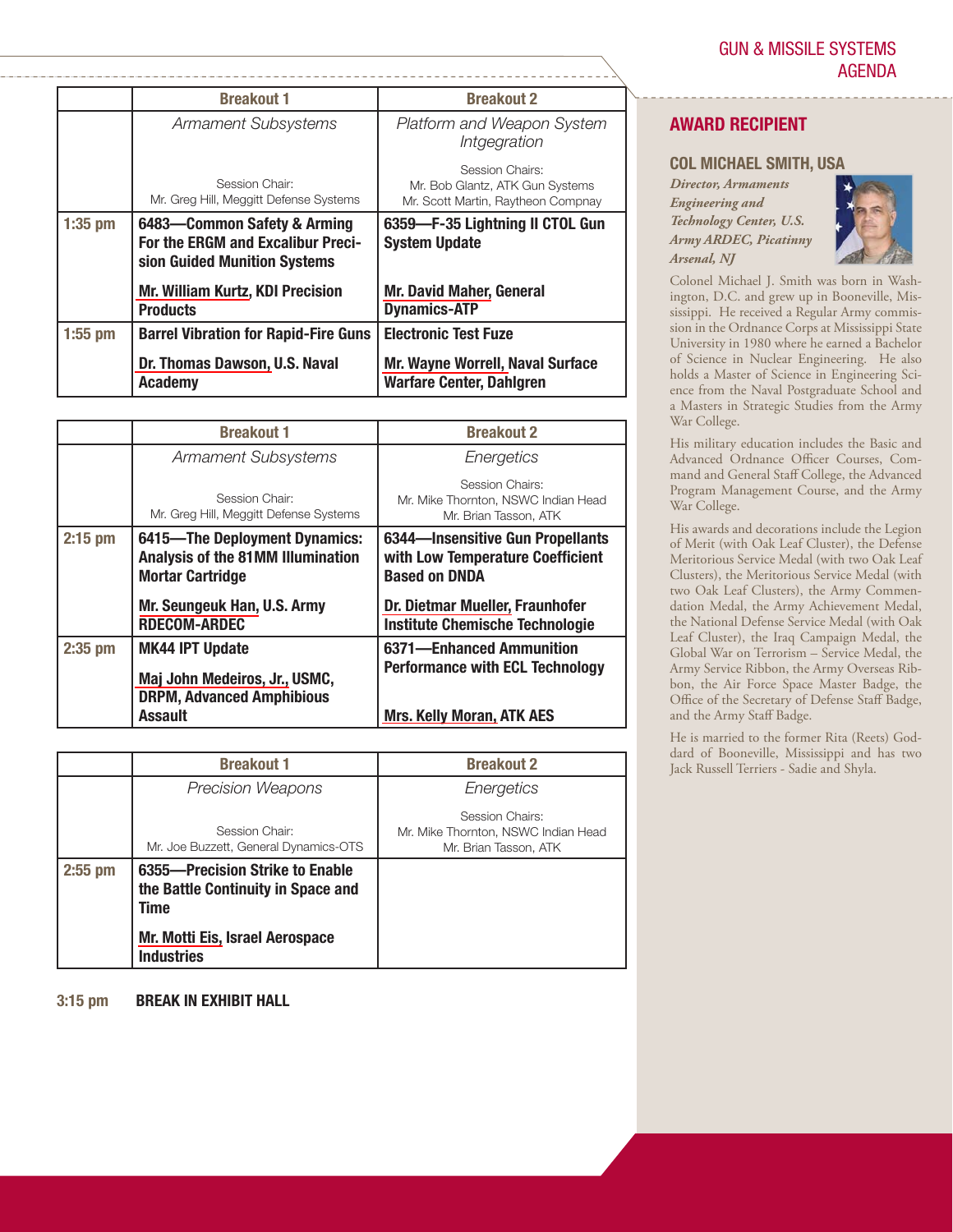#### **GUN AND MISSILE SYSTEMS COMMITTEE MISSION**

The Gun and Missile Systems Committee promotes the exchange of program plans, system descriptions, and technical approaches for present and future gun systems greater than Cal 0.50. The term "Gun System" includes guns, feed systems, ammunition and associated fuzing, fire control, and platform integration. The Committee strives to provide the forum for users, program managers, developers, and producers throughout the U.S. and international industrial and government communities. We emphasize the need to improve the mission and cost effectiveness of gun systems through the use of innovative techniques in the areas of unique materials and processes, novel warhead designs, guided projectiles, and advanced propulsion systems.



# WEDNESDAY, CONTINUED

|           | <b>Breakout 1</b>                                                                        | <b>Breakout 2</b>                                                                                                                                 |
|-----------|------------------------------------------------------------------------------------------|---------------------------------------------------------------------------------------------------------------------------------------------------|
|           | <b>Precision Weapons</b>                                                                 | Energetics                                                                                                                                        |
|           | Session Chair:<br>Mr. Joe Buzzett, General Dynamics-OTS                                  | Session Chairs:<br>Mr. Mike Thornton, NSWC Indian Head<br>Mr. Brian Tasson, ATK                                                                   |
| $3:45$ pm | 6530-Impact of Precision Mortar<br><b>Fires for the IBCT</b>                             | 6527-Reduced Vulnerability and<br><b>Enhanced Lethality of Direct Fire</b><br><b>Large Caliber HE Ammunition for</b><br><b>Mobile Gun Systems</b> |
|           | <b>Mr. Rollie Dohrn, ATK</b>                                                             | <b>Mr. Roger Gelinas, General</b><br><b>Dynamics-OTS/Canada</b>                                                                                   |
| 4:05 pm   | 6524-PGK and the Impact of<br><b>Affordable Precision on the Fires</b><br><b>Mission</b> | 6510-Accelerated Aging of the<br><b>M864 Baseburner Assembly</b>                                                                                  |
|           | <b>Mr. Douglas Storsved, ATK</b>                                                         | Dr. Eric Bixon, U.S. Army RDECOM<br><b>ARDEC</b>                                                                                                  |

#### **4:00 pm EXHIBIT HALL CLOSES**

|           | <b>Breakout 1</b>                                           | <b>Breakout 2</b>                                                                                         |
|-----------|-------------------------------------------------------------|-----------------------------------------------------------------------------------------------------------|
|           | <b>Precision Weapons</b>                                    | <b>Tactical Rockets/Missiles</b>                                                                          |
|           | Session Chair:<br>Mr. Joe Buzzett, General Dynamics-OTS     | Session Chair:<br>Mr. Ed DePasqual, Nammo Talley Defense<br><b>Systems</b>                                |
| $4:25$ pm | 6390-Ouo Vadis After DPICM                                  | <b>Sub-caliber Rocket Training</b><br><b>Systems</b>                                                      |
|           | <b>Mr. Harald Wich, Diehl BGT Defence</b>                   | <b>Mr. Kevin Thomas, Nammo Talley</b><br><b>Defense Systems</b>                                           |
| 4:45 pm   | 6522-MRM Dual Mode Seeker Gun<br><b>Firing Test Results</b> | 6339-Improved Lethality<br><b>Test Capabilities of the Arnold</b><br><b>Engineeing Development Center</b> |
|           | <b>Mr. Rick Williams, Raytheon</b><br><b>Company</b>        | Mr. Brian Roebuck, Aerospace<br><b>Testing Alliance</b>                                                   |

**5:05 pm ADJOURN FOR THE DAY**

# THURSDAY, APRIL 24

|                       | <b>7:00 am - 8:00 am</b> Continental Breakfast<br>Located in the Napoleon Foyer                                        |
|-----------------------|------------------------------------------------------------------------------------------------------------------------|
| $8:05$ am             | <b>MISSILE AND ROCKETS KEYNOTE</b><br>COL Dave Rice, USA, Project Manager, Precision Fires Rocket<br>& Missile Systems |
| $8:35$ am - $9:35$ am | <b>TACTICAL ROCKET AND MISSILES</b><br>Session Chair: Mr. Ed DePasqual, Nammo Talley Defense Systems                   |
| $8:35$ am             | <b>AARGM: Strengthening DEAD Capability in the Fleet</b>                                                               |

 $\blacktriangleright$  [Mr. Austin Miller,](www.dtic.mil/ndia/2008gun_missile/MillerAustin.pdf) *ATK*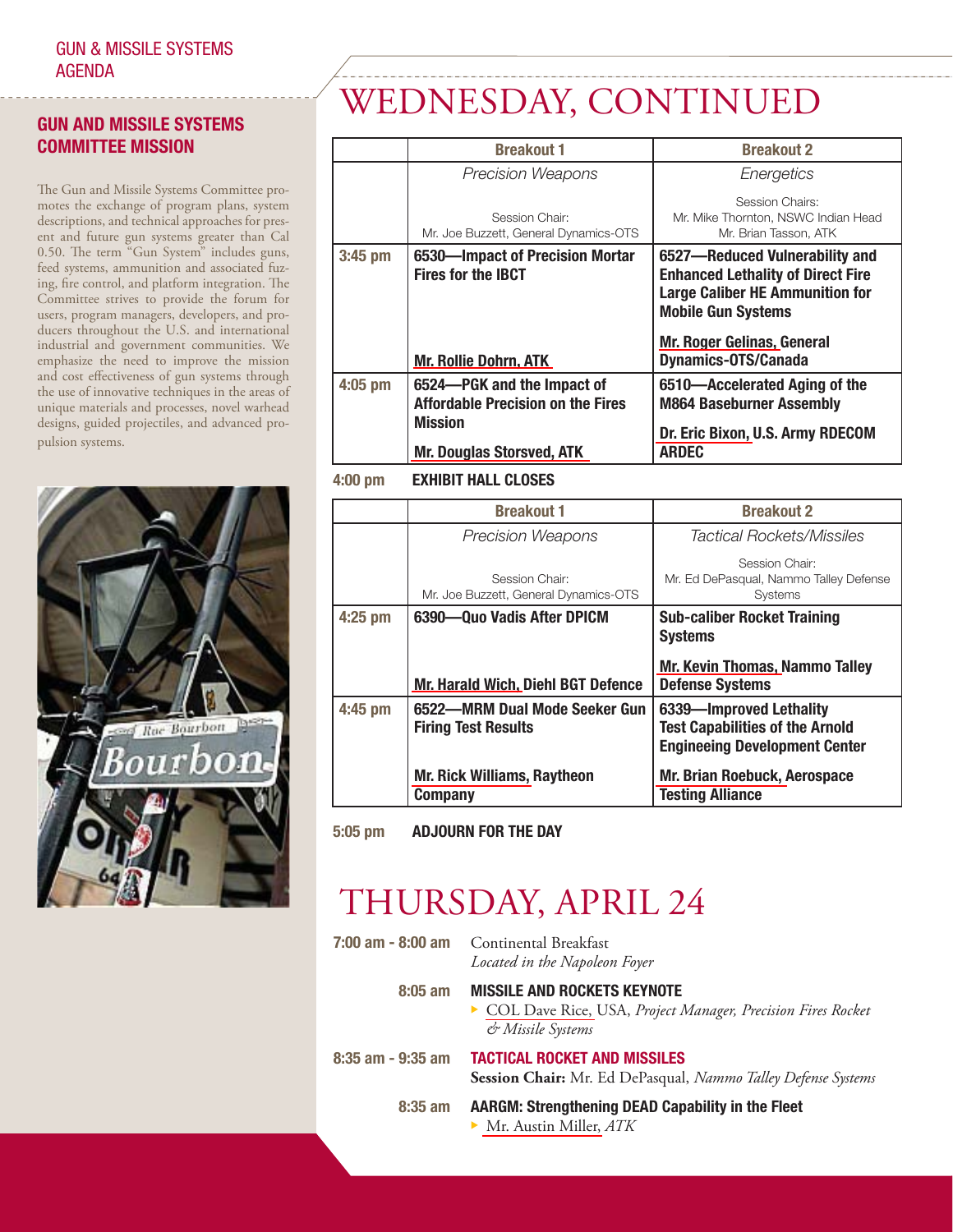GUN & MISSILE SYSTEMS AGENDA

### THURSDAY, CONTINUED

| $8:55$ am            | 6363-Water Piercing Missile Launcher<br>Mr. John Busic, Naval Surface Warfare Center, Dahlgren                                                                   |
|----------------------|------------------------------------------------------------------------------------------------------------------------------------------------------------------|
| $9:15$ am - 10:25 pm | <b>NAVAL PLATFORMS</b><br>Session Chair: Mr. Mike Till, U.S. Navy                                                                                                |
| $9:15$ am            | <b>Advanced Gun System-DDG 1000</b><br>Mr. Joseph McPherson, NAVSEA (PEO-IWS3C)                                                                                  |
| $9:35$ am            | <b>BREAK IN NAPOELON FOYER</b>                                                                                                                                   |
| $10:05$ am           | <b>Long Range Land Attack Projectile</b><br>Mr. John Rinko, Naval Surface Warfare Center, Dahlgren                                                               |
| $10:25$ am           | <b>Advanced Gun Systems: Gun and Magazine</b><br>Mr. James Kidwell, Naval Surface Warfare Center, Louisville Det.                                                |
| 10:45 am - 12:05 pm  | <b>EMERGING TECHNOLOGIES</b><br>Session Chair: Mr. Steve French, BAE Systems                                                                                     |
| 10:45 am             | 6373-Non-Destructive Internal Temperature Erosion<br>and Heat Flux Measurements for Large Caliber Guns<br>Mr. Mark Mutton, Industrial Measurements Systems, Inc. |
| $11:05$ am           | 6349-The Combustion Light Gas Gun: A novel yet proven<br>high velocity technology<br>Mr. David Kruczynski, UTRON, Inc.                                           |
| $11:25$ pm           | <b>Fuel Cells for Munitions</b><br>Mr. Edgar Seydel, The Ashlawn Group                                                                                           |
| $11:45 \text{ pm}$   | 6332-Plasma-Enchanced Magnetron Technology for<br><b>Durable Pollution-Free Coatings</b><br>> Dr. Sabrina Lee, U.S. Army ARDEC, Benet Labs                       |
| 12:05 pm - 1:15 pm   | Luncheon<br>Located in Napoleon CD123                                                                                                                            |
| 1:15 pm $-$ 2:15 pm  | <b>EMERGING TECHNOLOGIES</b><br>Session Chair: Mr. Steve French, BAE Systems                                                                                     |
| $1:15$ pm            | 6314-Alternatives for Architecturing Low Cost Guide<br><b>Projectiles</b><br>• Mr. Chris Geswender, Raytheon Company                                             |
| $1:35$ pm            |                                                                                                                                                                  |
| $1:55$ pm            | <b>TBD</b><br>Mr. Bryan Freeman, Naval Surface Warfare Center, Dalgren<br>▶                                                                                      |

#### **KEYNOTE BIOGRAPHIES**

**COL DAVE RICE, USA** *Project Manager, Precision Fires Rocket & Missile Systems*



Colonel Dave Rice earned his commission through Officer Candidate School. Prior to accession in the Acquisition Corps, he held a variety of command and staff positions in Tactical Field Artillery units. As an Acquisition officer, he has been assigned to the MLRS Project Office, various positions on the Army and OSD Staffs in the Pentagon, and as Product Manager, Large Caliber Ammunition, Picatinny Arsenal, NJ. He is currently serving as Project Manager, Precision Fires Rocket and Missile Systems, Redstone Arsenal, AL.

### **SAVE THE DATE:**

**44th Annual Armament Systems: Gun & Missile Systems Conference & Exhibition**

**Event # 9590**

**April 6-9, 2009**

**Hyatt Regency Crown Center**

**Kansas City, Missouri**

**2:15 pm CONFERENCE ADJOURNS**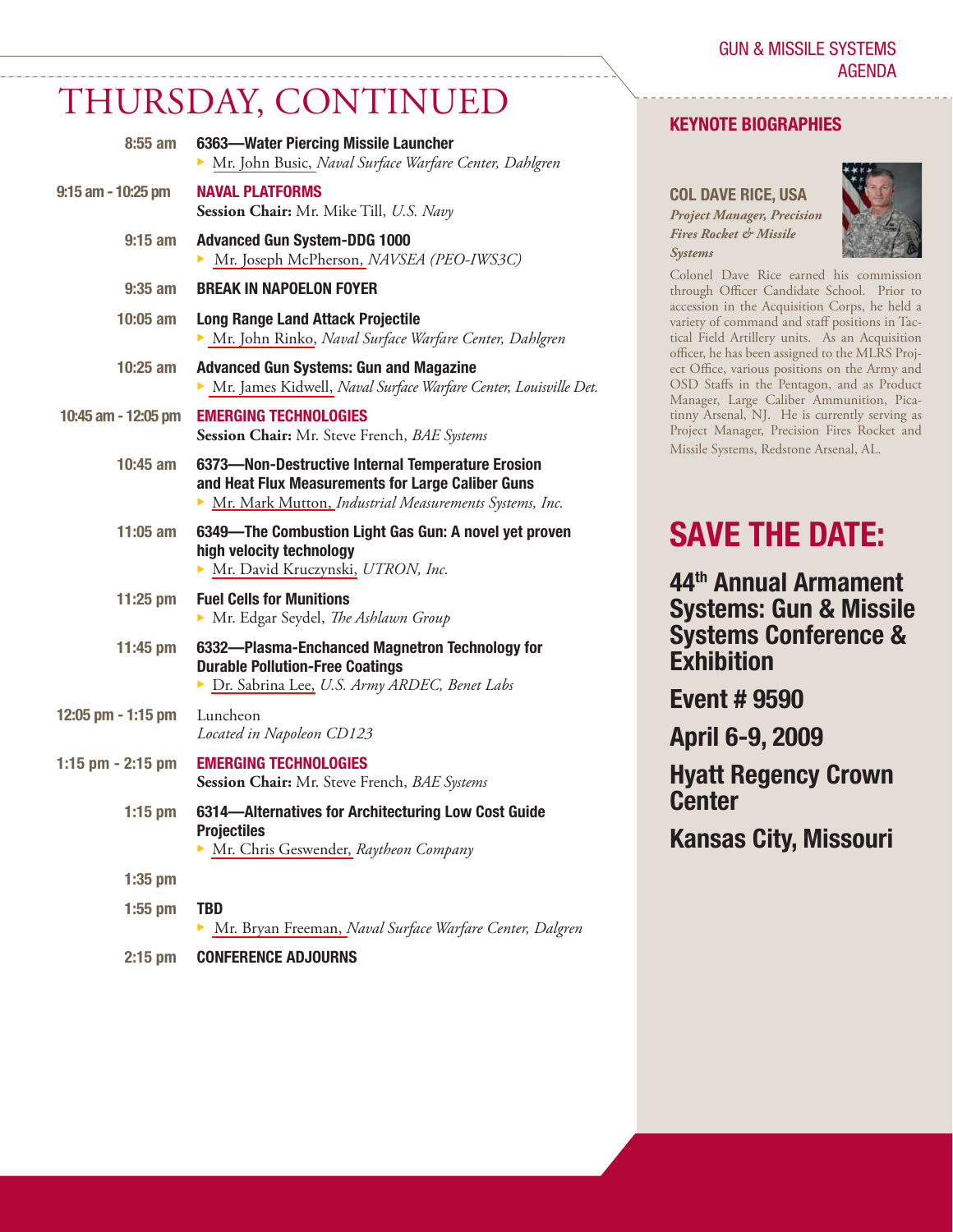#### GUN & MISSILE SYSTEMS PROMOTIONAL PARTNER



*Promotional Partner*

# PROMOTIONAL PARTNER

ATK is a leading provider of advanced weapon and space systems with \$4.1 billion in annual sales, approximately 17,000 employees, and operations in 21 states.

ATK is the nation's largest manufacturer of small and medium caliber ammunition. Our ammunition product portfolio spans a broad range, from 5.56mm through .50 caliber rounds for handguns, shotguns, and rifles, to 20mm, 25mm, and 30mm rounds for air, land, and sea platforms, and large caliber ammunition for main battle tanks. We are developing environmentally friendly training ammunition, enhanced tactical ammunition, next-generation energetic materials and advanced propellants that will increase performance and lethality.

ATK is also a leading producer of Chain-gun® family of medium-caliber gun systems for ground combat, naval and air armament applications. ATK produces the M242 25mm cannon used on Bradley Fighting Vehicles, the MK44 30/40mm cannon for the U.S. Marine Corps' new Expeditionary Fighting Vehicle and the 30mm M230 cannon for the AH-64 Apache and AH-64D Apache Longbow helicopters.

Building on the capabilities of our core ammunition and rocket motor businesses, ATK is developing several breakthrough advanced weapon systems, such as the U.S. Navy's Advanced Anti-Radiation Guided Missile (AARGM) and the U.S. Army's Precision Guidance Kit (PGK), Spider Man-in-the-Loop Anti-Personnel Munition and Individual Airburst Weapon System (IAWS). Using state-of-the-art guidance, navigation and control systems, targeting systems, high-energy propellants, and advanced warheads, ATK is developing weapons that will fly farther and faster and strike their targets with unprecedented precision and lethality at affordable procurement costs.

ATK is the world leader in the design, development, and production of solid rocket propulsion systems for space, strategic-missile defense, and tactical applications. Our tactical rocket motor portfolio includes propulsion systems for air-to-air, airto-surface, surface-to-air, and surface-to-surface missiles.

Additional ATK news and information can be found at www.atk.com.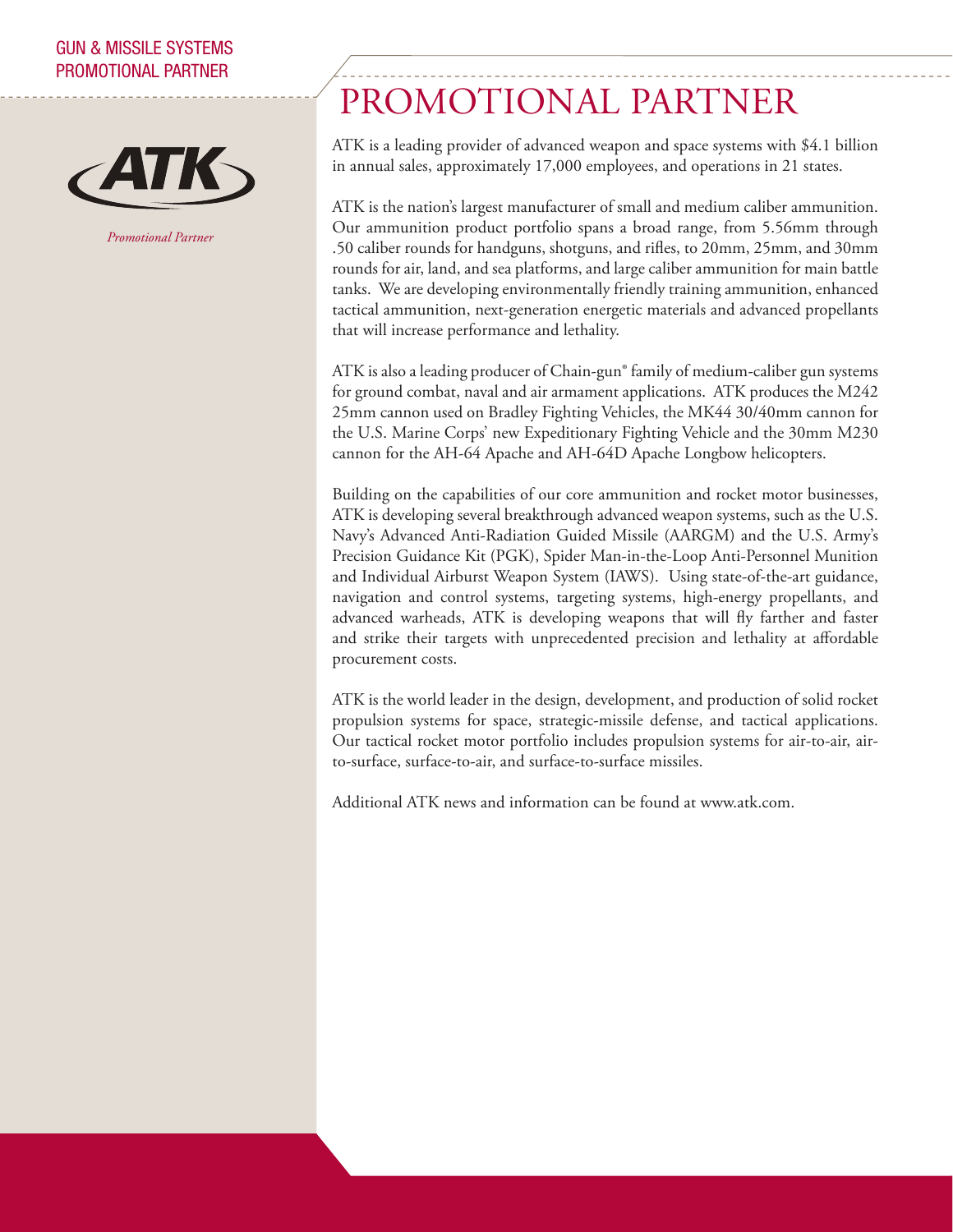# ADDITIONAL AUTHORS

| 6314-Stephen Bennett  | 6373-Donald Yuhas        |
|-----------------------|--------------------------|
| 6317-Mark Coppens     | 6373-Greg Walker         |
| 6317-Roger O'Dell     | 6373-Peter Schmidt       |
| 6332-Rong Wei         |                          |
| 6339-Richard Rushing  | 6374-Elias Jelis         |
| 6349-Dennis Massey    | 6377-Tung Chan           |
| 6351-James Woodhouse  | 6404-William Cosgrove    |
| 6358-Anthony Cannone  | 6404-Dave Weinstein      |
| 6360-Mark Tomes       | 6415-Raymond Trohanowsky |
|                       | 6415-Andrew Maulbeck     |
| 6362-Trevor Sheehan   | 6460-Enrico Mutascio     |
| 6362-Mike Duckworth   | 6515-Dan Boeka           |
| 6363-Samuel Koski     | 6515-Dave Saito          |
| 6363-Jon Yagla        | 6515-Art Daniels         |
| 6364-Gun-Ha Lee       | -Christopher English     |
| 6364-Hong-Cheol Kim   | 6517-David Hunter        |
| 6364-Chang-Ki Cho     | 6517-Jim Strom           |
| 6371-Beat Vogelsanger | 6517-William Zarr        |
| 6371-Steven Ritchie   | 6518-Rick Tuznik         |
| 6372-Dennis Bushor    | 6518-Tracey Westmoreland |
| 6372-John Filo        |                          |
| 6372-Dwight Roberson  | 6519-Terry Young         |

#### GUN & MISSILE SYSTEMS ADDITIONAL AUTHORS